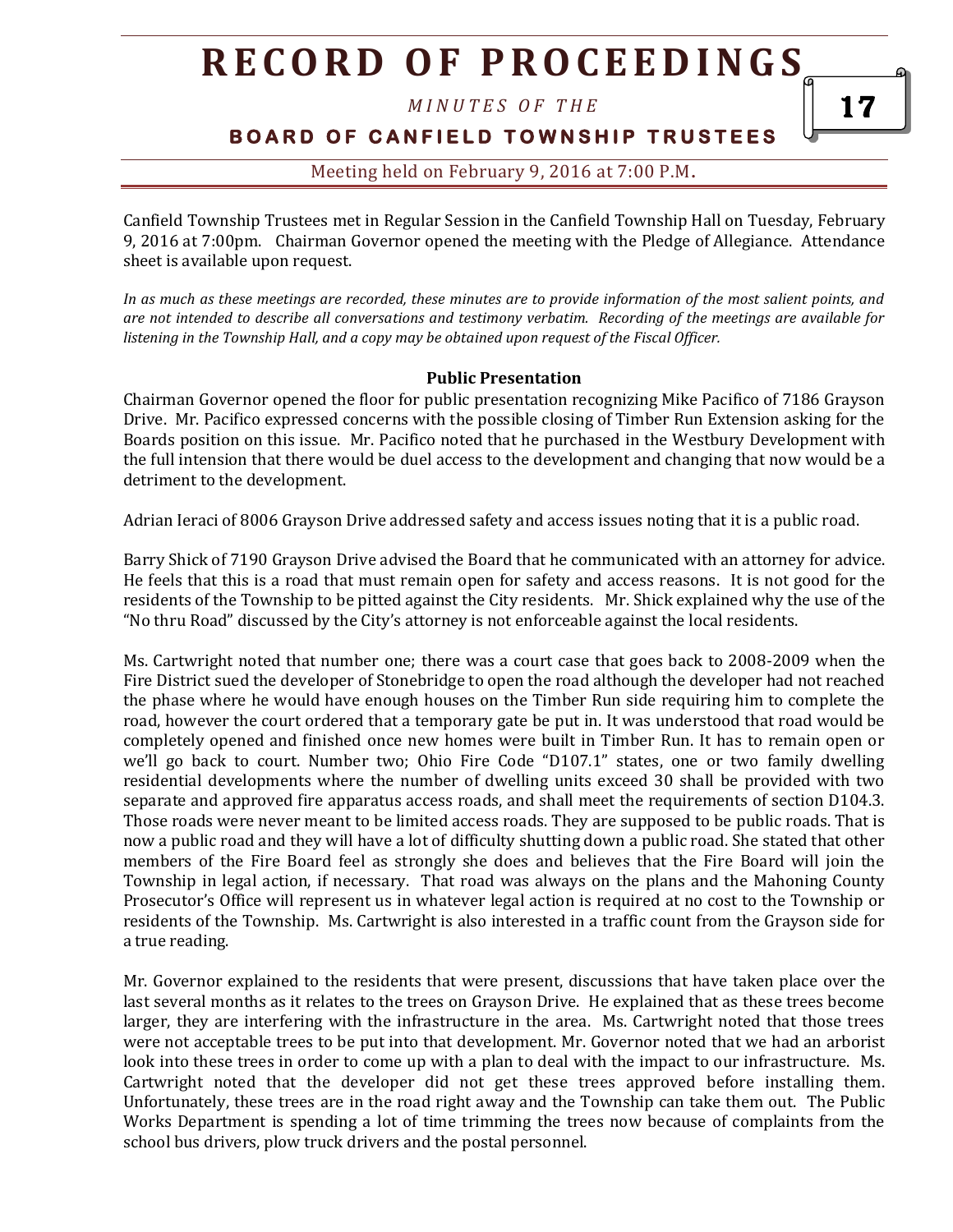*M I N U T E S O F T H E* 

### **BOARD OF CANFIELD TOWNSHIP TRUSTEES**

### Meeting held on February 9, 2016 at 7:00 P.M**.**

#### **Attendance Roll Call**

Chairman Governor requested that Carmen I Heasley, Fiscal Officer, call the attendance roll:

18

| Mr. Paloski    | present, |
|----------------|----------|
| Ms. Cartwright | present, |
| Mr. Governor   | present, |

**MINUTES:** Chairman Governor requested corrections or additions to the Reorganizational Meeting and the Regular Meeting of January 12, 2016 minutes. Fiscal Officer noted that suggested changes by the Board have been implemented. Minutes were approved as presented.

**ADMINISTRATOR/ROAD SUPERINTENDENT REPORT:** Chairman Governor requested questions and/or comments on the Administrator/Road Superintendent's report. Mr. Rogers updated the Board on his progress on the ODOT LPA modules.

Mr. Rogers presented the Ohio Department of Transportation's mileage for the Township that is required for the Mahoning County Engineers meeting for Board signatures. Ms. Cartwright asked for the official number of miles. Mr. Rogers stated that the total is thirty-six miles, but if you need lane miles, you would double it.

Mr. Rogers reported on the three proposals for the possible new phone system for the Township office that the Board requested. The Board had many questions, so Mr. Rogers will go back to the companies for clarification and report at the next meeting.

Mr. Rogers has received three quotes for basement glass block windows and presented the quotes to the Board for review. Lowest best quote came in at \$690.00 for eight windows.

The furnace contractor will be at the fire station next Wednesday. Moving the thermostat from its present location and other options was also discussed.

Mr. Rogers reported on Zoning valuations of all permits issued was \$1,416,962 and permit fees collected was \$8,697 that includes five single family homes and five miscellaneous residential permits. There are two BZA meetings pending and another two that may come in. Ms. Cartwright asked that Mr. Rogers request Mrs. Williams to produce the same yearly spreadsheet report that says where we were at the same time last year.

Mr. Governor provided a little history on the Tyco camera at Messerly Road to bring Mr. Paloski up to date explaining the use of the More Grant of \$500.00 to purchase another camera to be placed at a location that will read license plates at no cost to the Township and should resolve our present problem. Mr. Governor asked Mr. Rogers to apply for the More Grant to make sure that we are getting the grant and once we know that the grant is coming, give Tyco the go ahead to install the camera. The full Board was in agreement. Fiscal Officer noted that to be on the safe side, because it is a grant that will cover this camera a resolution should be done, because the grant may require it.

Mr. Rogers updated the Board on the security lights at the hall that need replacing. The Board made some suggestions, therefore, Mr. Rogers will need to recheck with the electrician and report back to the Board.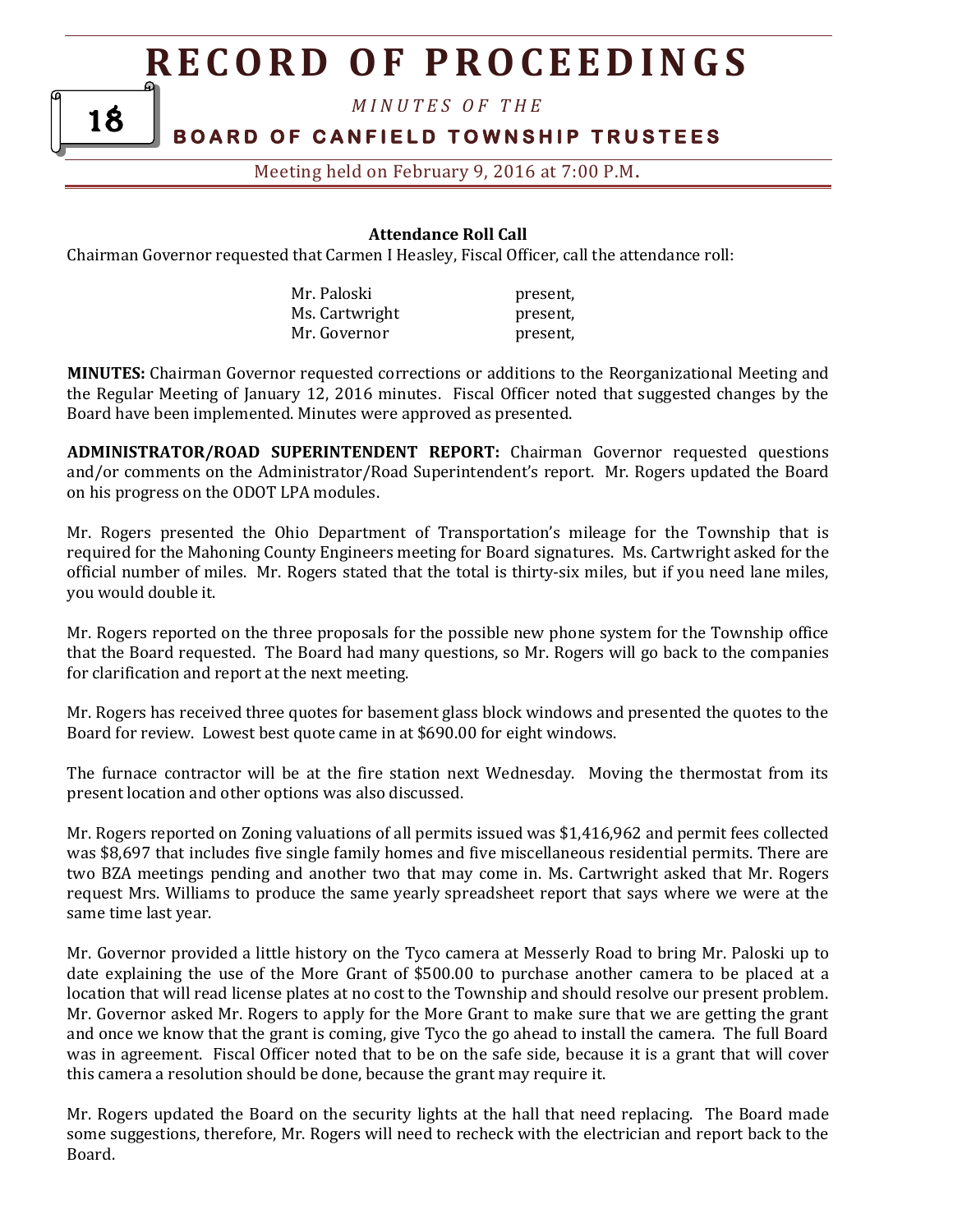*M I N U T E S O F T H E* 

### **BOARD OF CANFIELD TOWNSHIP TRUSTEES**

Meeting held on February 9, 2016 at 7:00 P.M**.**

Ms. Cartwright asked Mr. Rogers to look into our current gas and electric aggregate programs to possibly renegotiate the existing contracts. The report was accepted as presented.

**FISCAL OFFICER'S REPORT:** Chairman Governor called on the Fiscal Officer, Carmen I. Heasley, to present the financials. Fiscal Officer reviewed warrants, and electronic payments. Fiscal Officer presented one liquor license permit for Board review. There were no objections from the Board. Fiscal Officer will contact the County and sign off that the Board is not requesting a hearing.

Fiscal Officer reviewed one certificate of deposit that will mature on March 7, 2016 for \$169,000 with Ally Bank. Fiscal Officer asked for authorization to bump this investment from \$169,000 to \$175,000 and take the funds from our checking account now if she is able to locate a rate of 2% or better, noting that our present rate on the maturing CD is 1.15%. The funds from the matured CD would be move back to our checking. Ms. Cartwright agreed that it was a good idea, asking about Star Ohio Plus and the funds that we have invested there. Mr. Governor asked what her thoughts were on the amount to move into other investments. Ms. Cartwright feels that \$500,000 would be a good start. Mr. Governor reviewed what the Fiscal Officer has requested and asked the Board if they are all in agreement to have the Fiscal Officer invest \$175,000 now if she is able to locate a rate of 2% or high. The full Board agreed.

Fiscal Officer reviewed the health insurance resolution to amend the original passed in December 2015 as it pertains to cash in lieu of benefits. Ms. Cartwright expressed concern with the ORC that was last updated in 2012. After a lengthily discussion, there are too many unknowns, so all agreed that a legal opinion is in order before this Board will take any further action. The report was accepted as presented.

#### **NEW BUSINESS RESOLUTION 2016-02-09-30 Warrants & Electronic Payments**

Mr. Governor moved to approve Warrants #10889 thru #10919, electronic payments 25-2016 thru 39- 2016 as general & payroll obligations of the Township in the amount of \$27,836.65. Motion was seconded by Ms. Cartwright. Roll Call: Mr. Paloski, yes; Ms. Cartwright; yes; Mr. Governor, yes. Motion carried 3 to 0.

#### **RESOLUTION 2016-02-09-31 Glass Block Windows**

Mr. Governor moved approve Frontier Glass Block/Garage Door as the best low qualified bid to install 8 glass block windows in the basement of the Township Hall with a cost not exceed \$690.00. The Motion was seconded by Mr. Paloski. Discussion: Mr. Governor noted that these windows desperately need to be replaced. These will be paid for out of the General Fund, repair and maintenance line. Roll Call: Mr. Paloski, yes; Ms. Cartwright; yes; Mr. Governor, yes. Motion carried 3 to 0.

**Trustees Comments**: Mr. Paloski complimented the Public Works Department for saving over \$2,000 by doing the repairs themselves instead of taking the backhoe out for repairs. Ms. Cartwright noted that we did save money, but we should be aware of the time it took to complete those repairs, cost of wages and benefits. The savings may not be \$2,000.

19